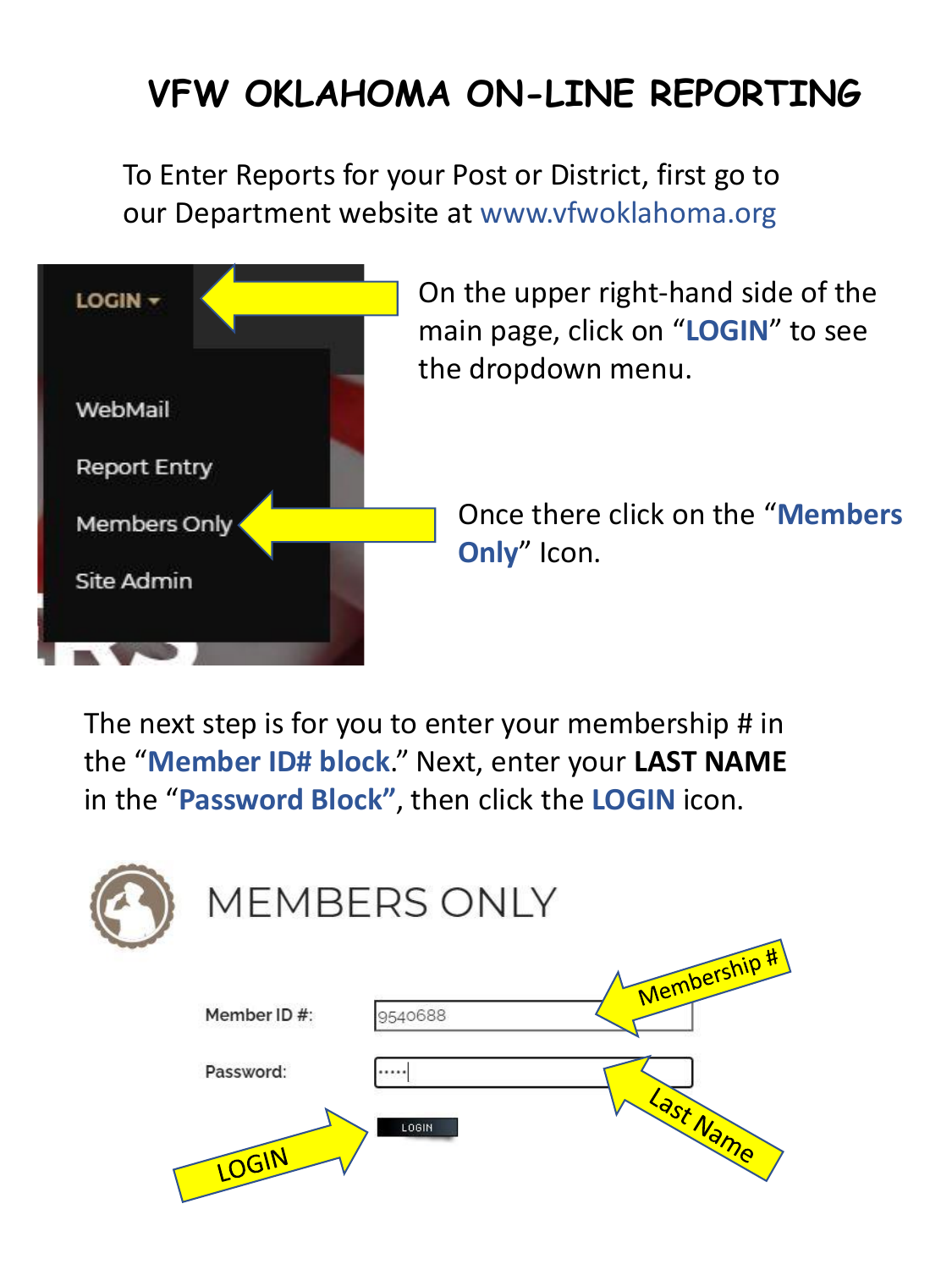#### After you have Logged in, Click on the "**Program Reporting**" Link



Once you click on Program Reporting, this will bring you to the "**Program Reporting"** main page as shown below.

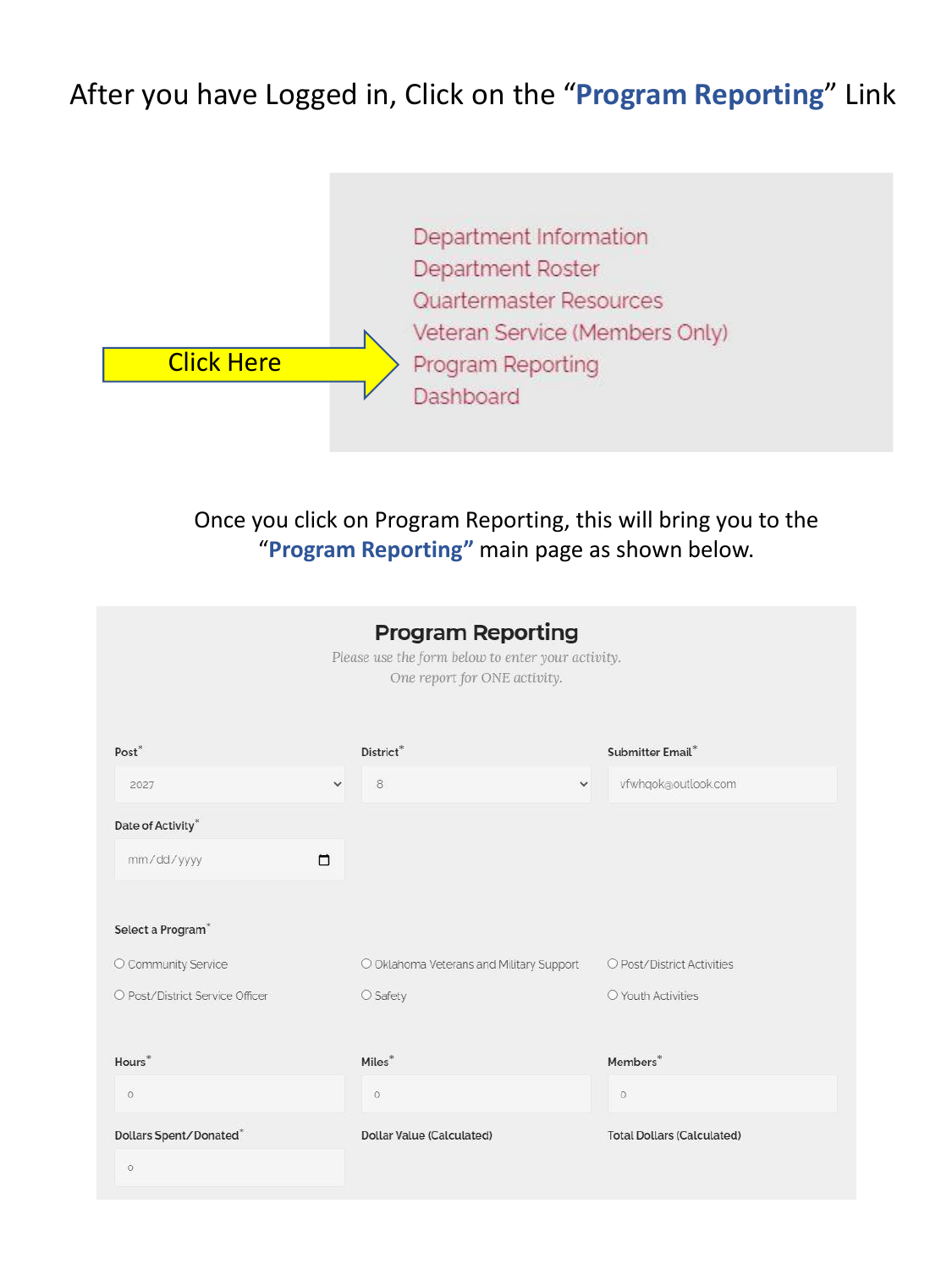#### **Program Reporting Main Page**

#### **Program Reporting**

Please use the form below to enter your activity. One report for ONE activity.

| Post <sup>*</sup>               | District*                                | Submitter Email*                  |
|---------------------------------|------------------------------------------|-----------------------------------|
| $\checkmark$<br>2027            | 8<br>$\checkmark$                        | vfwhqok@outlook.com               |
| Date of Activity*               |                                          |                                   |
| $\Box$<br>mm/dd/yyyy            | <b>Enter date of activity here</b>       |                                   |
|                                 |                                          |                                   |
| Select a Program*               |                                          |                                   |
| O Community Service             | O Oklahoma Veterans and Military Support | O Post/District Activities        |
| O Post/District Service Officer | $\bigcirc$ Safety                        | O Youth Activities                |
|                                 |                                          |                                   |
| Hours <sup>*</sup>              | Miles*                                   | Members <sup>*</sup>              |
| $\circ$                         | $\circ$                                  | $\circ$                           |
| Dollars Spent/Donated®          | Dollar Value (Calculated)                | <b>Total Dollars (Calculated)</b> |
| $\circ$                         |                                          |                                   |

#### On the Program Reporting page, check to make sure your **Post # District #** & **Submitter Email** is correct.

#### Next, enter the **date of the activity** for which you are reporting.

The next step is to **Select a Program** that best applies to the activity in which you are entering.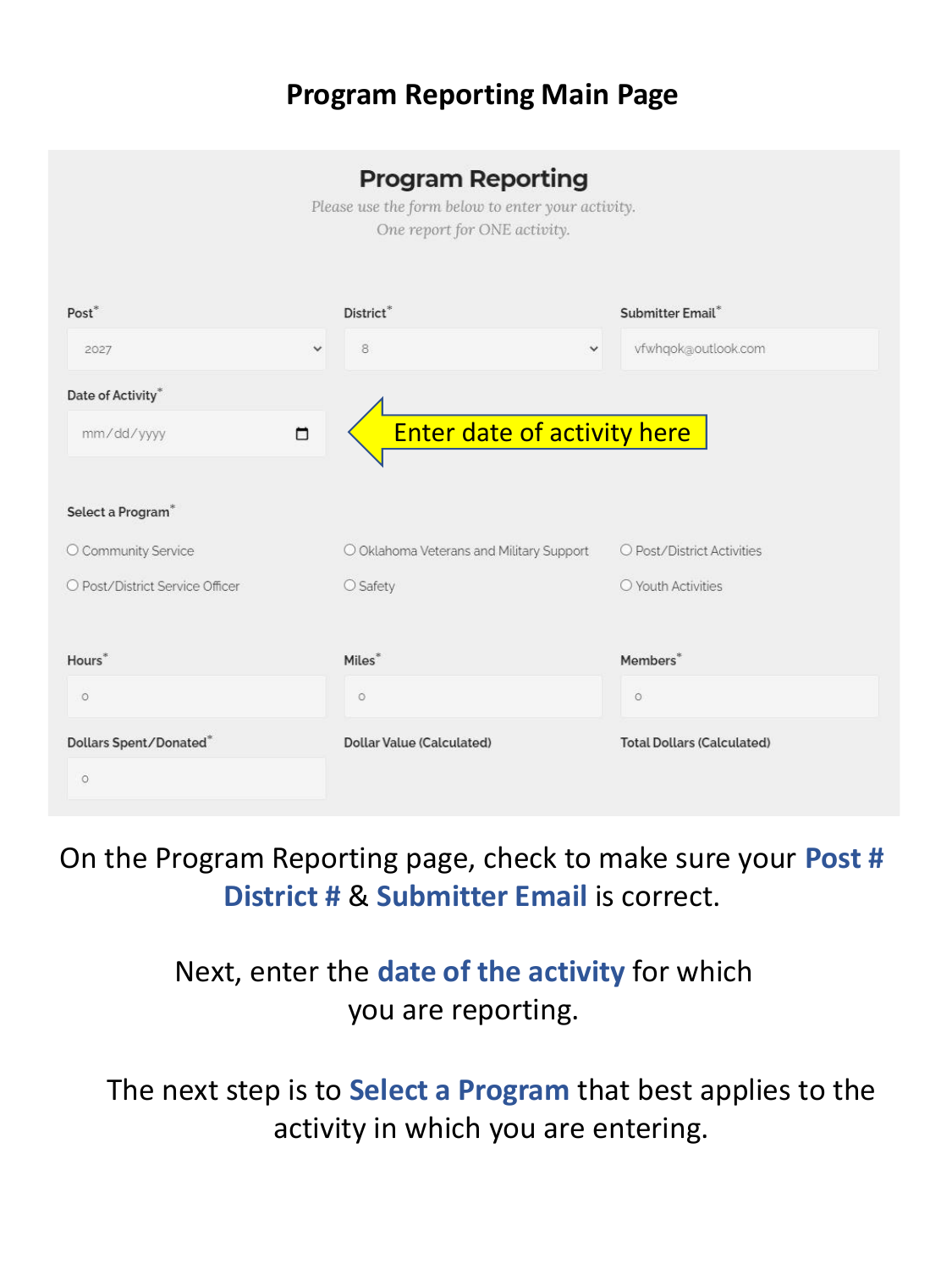Select the appropriate program from the list in the "**Select a Program"** area. You can click on either Community Service, Oklahoma Veterans & Military Support, Post/District Activities, Post/District Service Officer, Safety or Youth Activities.

| Select a Program <sup>®</sup>   |                                          |                                                      |
|---------------------------------|------------------------------------------|------------------------------------------------------|
| O Community Service             | O Oklahoma Veterans and Military Support | O Post/District Activities                           |
| O Post/District Service Officer | O Safety                                 | Select the appropriate program<br>O Youth Activities |
| Hours <sup>*</sup>              | Miles*                                   | Members <sup>*</sup>                                 |
| $\circ$                         | $\circ$                                  | $\circ$                                              |
| Dollars Spent/Donated*          | Dollar Value (Calculated)                | <b>Total Dollars (Calculated)</b>                    |
| $\circ$                         |                                          |                                                      |
| Description *                   |                                          |                                                      |
|                                 |                                          |                                                      |
|                                 |                                          |                                                      |
|                                 |                                          | h.                                                   |
|                                 |                                          |                                                      |
| <b>SUBMIT</b>                   |                                          |                                                      |

Here's a HINT: Click on each of the "**Select a Program**" choices to determine the most appropriate activity for the event you are reporting.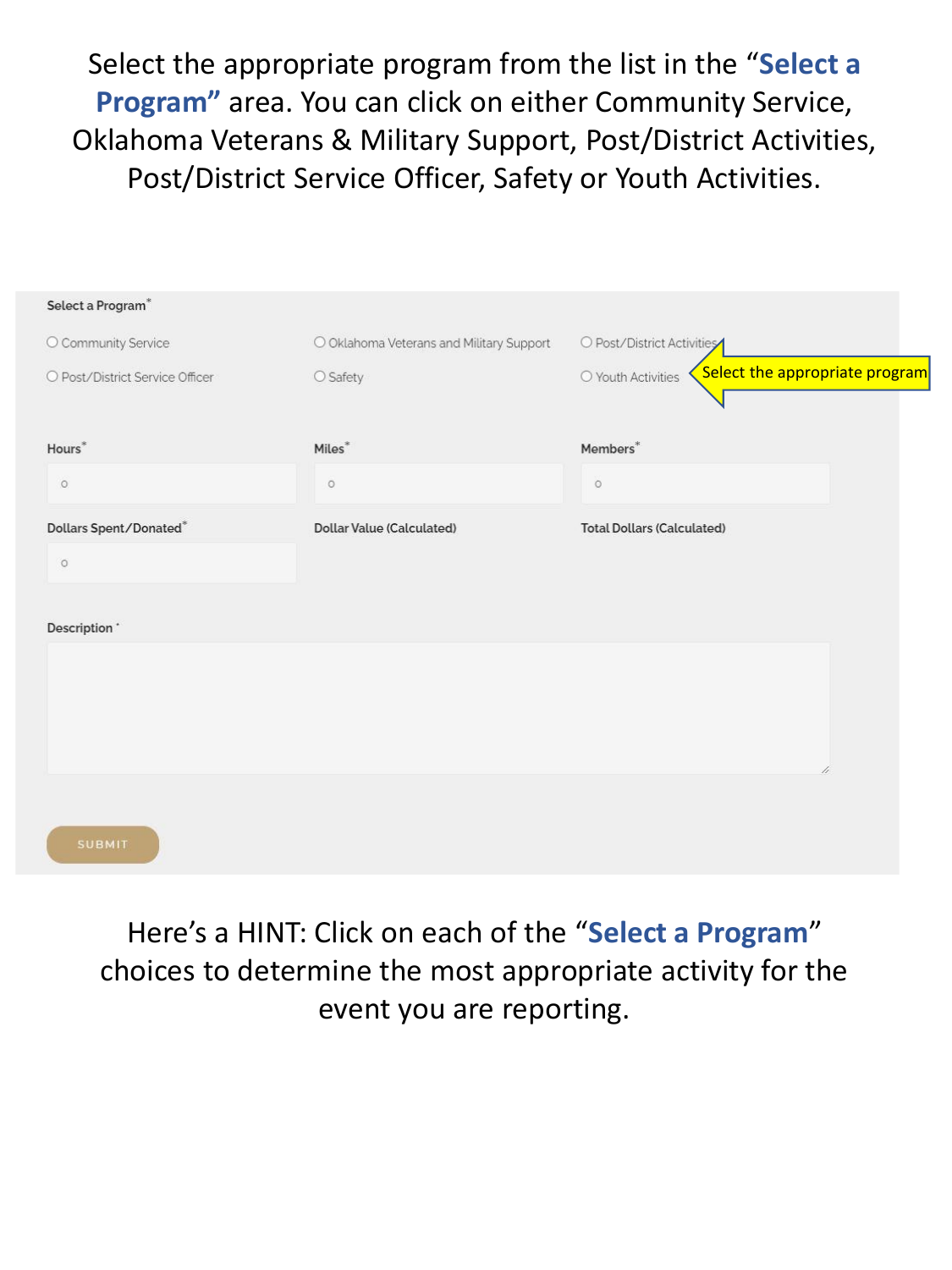## Depending upon which program you selected, various activities will appear for your selection. You will need to **Select an Activity**  which best depicts the event in which you are reporting.

| Select an Activity*            |                                  |                                   |
|--------------------------------|----------------------------------|-----------------------------------|
| $\bigcirc$ Teacher of the Year | O Patriotic Activities           | O Color Guard                     |
| ● VFW Riders                   | O Aid to Community/Others        | O Donation of Post Home Usage     |
| O Other                        |                                  |                                   |
|                                |                                  |                                   |
| Hours <sup>*</sup>             | Miles*                           | Members <sup>*</sup>              |
| 30                             | 540                              | $6\phantom{.}$                    |
| Dollars Spent/Donated*         | <b>Dollar Value (Calculated)</b> | <b>Total Dollars (Calculated)</b> |
| 50                             | \$4519.80                        | \$4569.80                         |
|                                |                                  |                                   |

#### Description \*

VFWRG Riders lead the Veterans Day parade in Ponca City, OK and escorted and assisted WWII & Korean War Veterans to the reviewing stand. Riders provided a VFW Riders Group presence throughout the event.

Once you have selected an activity, you will need to enter the total number of VFW/Auxiliary **members** who participated in the event/activity.

Next enter the total miles the members drove to participate in the event in the "**Miles**" block. Then enter the total hours spent by all volunteers involved in the **"Hours"** block.

Next, if additional dollars were spent or donated for the activity, enter them in the "**Dollars Spent/Donated**" block.

**Hint:** You will notice that once you enter total members, total miles & total hours the **"Dollar Value (Calculated)"** and "**Total Dollars (Calculated)"** blocks will automatically fill.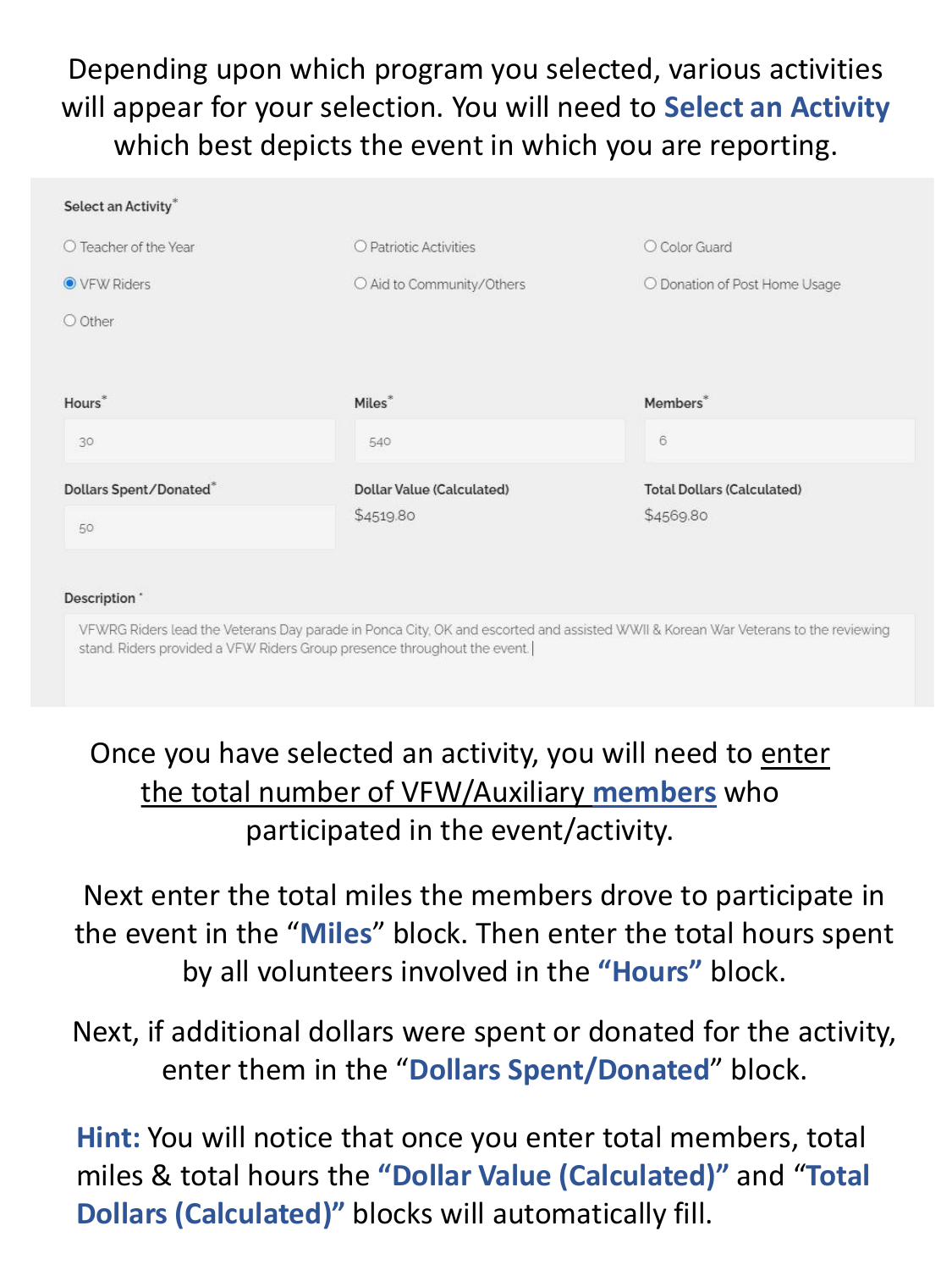### Once you have entered the members, miles and hours in their appropriate blocks, you should write a brief "**Description**" of the event.





Once all blocks are filled and you are satisfied with your report, click the "**SUBMIT**" button.

#### Once your report is submitted, you will see the below screen appear.

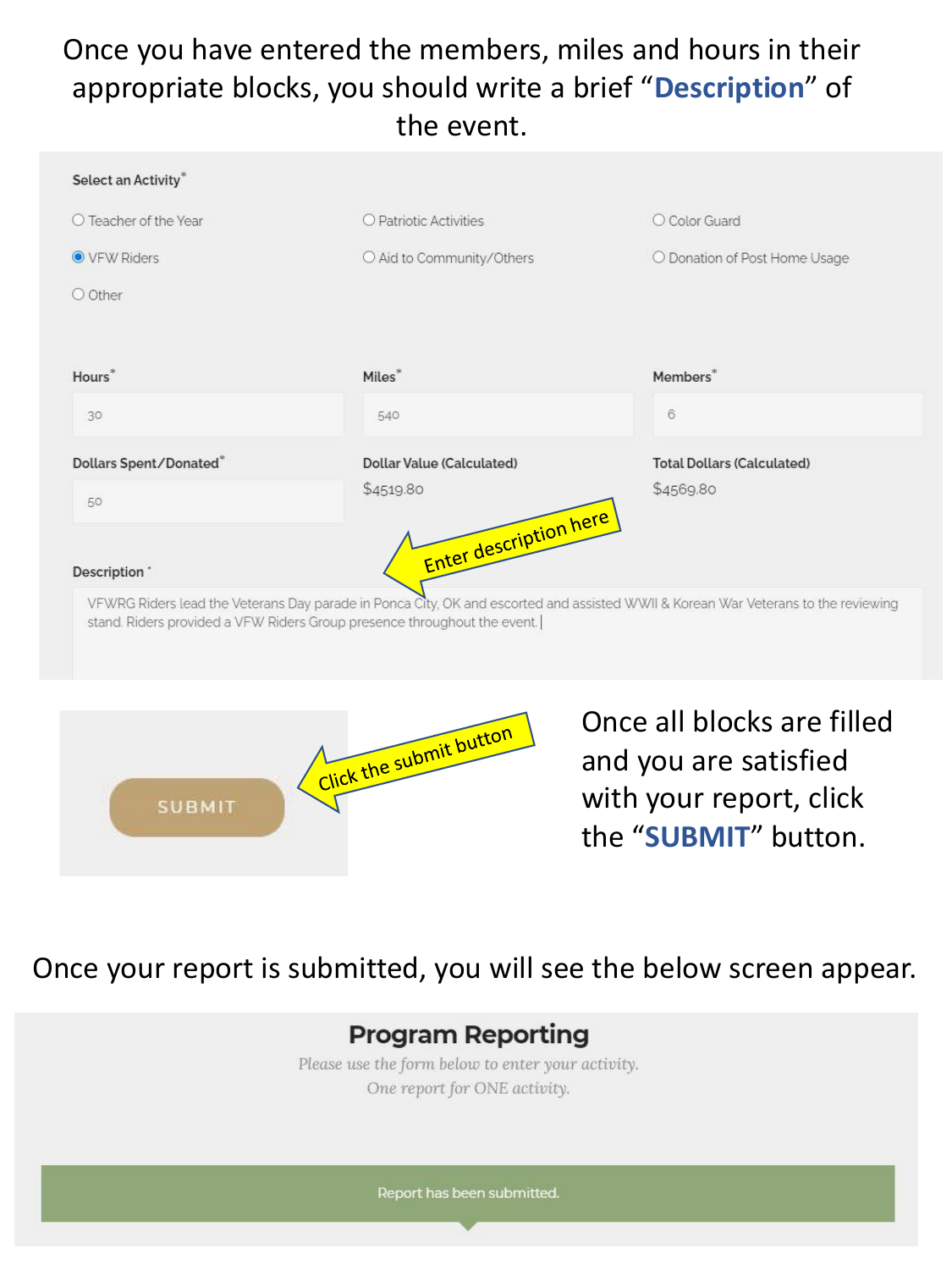

Once your report is submitted, you will need to **Log Out** if you are finished. You also have the option to update your personal information in the User Profile page. These two buttons are in the upper right-hand corner of the Members Only page.



Once your report has been approved by Department Headquarters, you will receive an e-mail stating the approval status.

Once approved, the report will automatically be added to the dashboard in the category by which you entered the report giving your Post/District credit.

The number of reports (by category) entered by your Post are depicted in green on the Dashboard.

For access to the Dashboard, read next page.